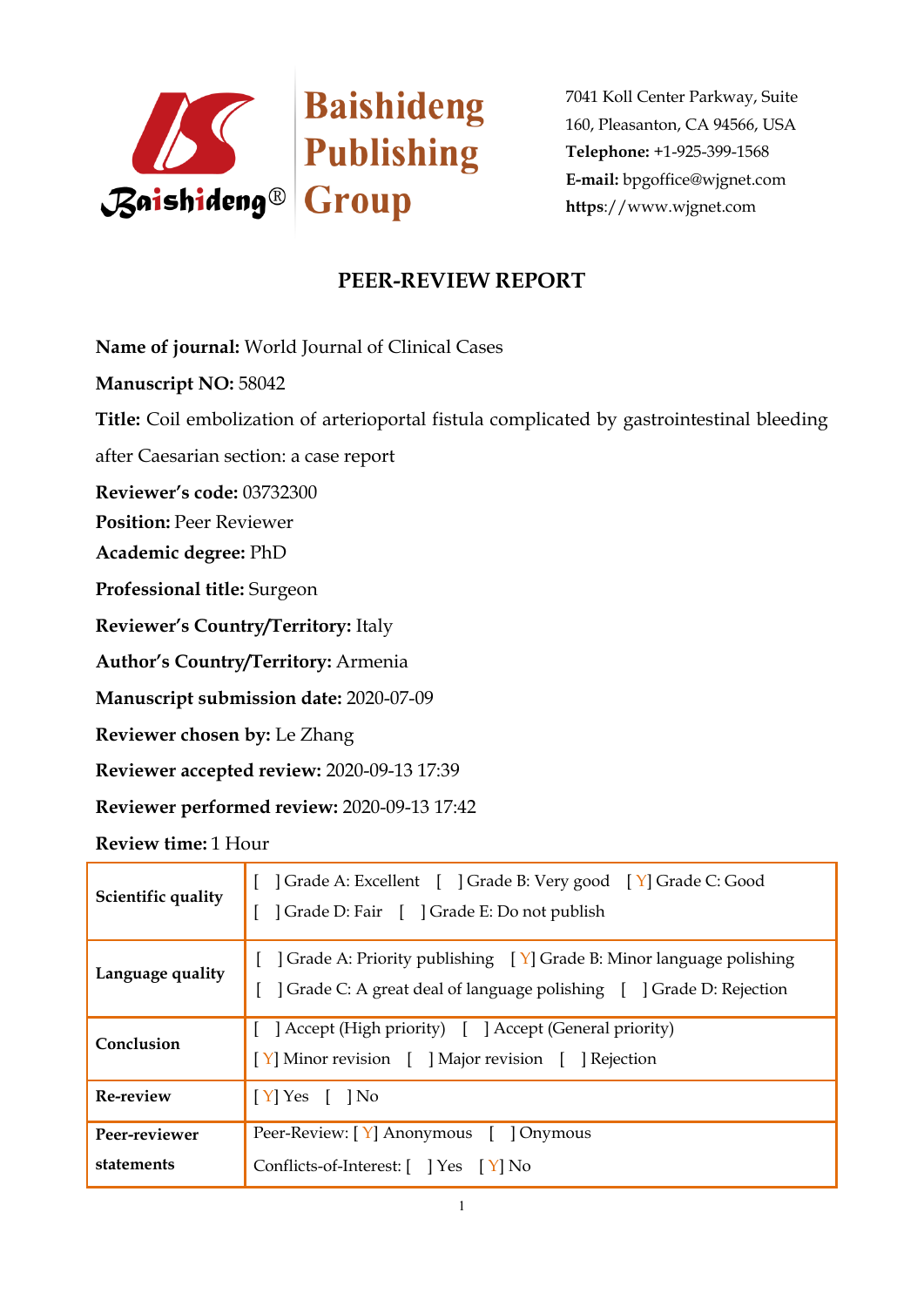

### **SPECIFIC COMMENTS TO AUTHORS**

Rare case report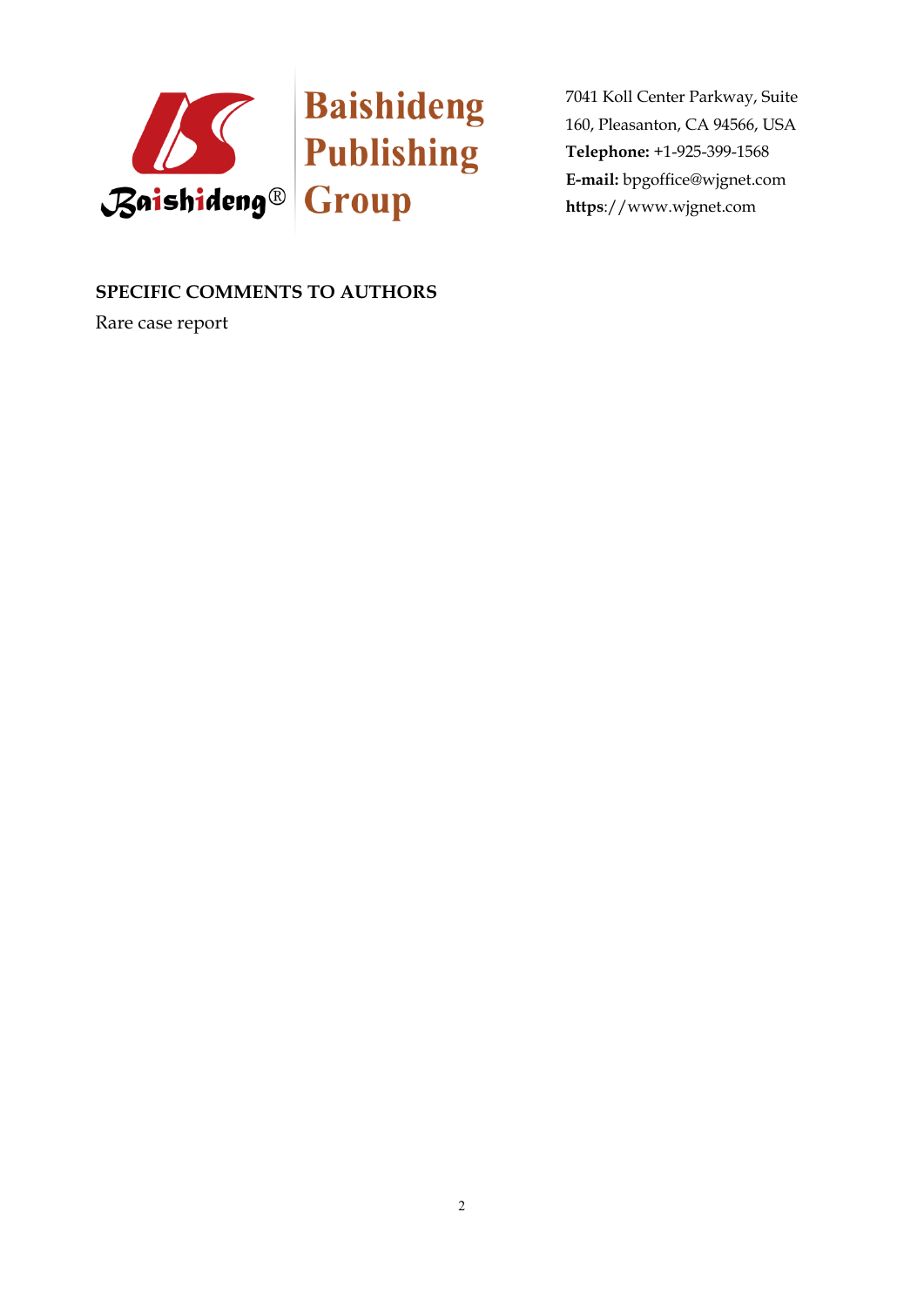

# **PEER-REVIEW REPORT**

**Name of journal:** World Journal of Clinical Cases

**Manuscript NO:** 58042

**Title:** Coil embolization of arterioportal fistula complicated by gastrointestinal bleeding

after Caesarian section: a case report

**Reviewer's code:** 03741310

**Position:** Editorial Board

**Academic degree:** MD, PhD

**Professional title:** Associate Professor, Chief Doctor

**Reviewer's Country/Territory:** China

**Author's Country/Territory:** Armenia

**Manuscript submission date:** 2020-07-09

**Reviewer chosen by:** Le Zhang

**Reviewer accepted review:** 2020-10-20 11:36

**Reviewer performed review:** 2020-10-22 01:41

**Review time:** 1 Day and 14 Hours

| Scientific quality          | [Y] Grade A: Excellent [ ] Grade B: Very good [ ] Grade C: Good<br>] Grade D: Fair [ ] Grade E: Do not publish                                 |
|-----------------------------|------------------------------------------------------------------------------------------------------------------------------------------------|
| Language quality            | [Y] Grade A: Priority publishing [ ] Grade B: Minor language polishing<br>] Grade C: A great deal of language polishing [ ] Grade D: Rejection |
| Conclusion                  | $\vert$ [Y] Accept (High priority) [ ] Accept (General priority)<br>Minor revision [ ] Major revision [ ] Rejection                            |
| Re-review                   | $\vert$ [Y] Yes [ ] No                                                                                                                         |
| Peer-reviewer<br>statements | Peer-Review: [Y] Anonymous [ ] Onymous<br>Conflicts-of-Interest: [ ] Yes [Y] No                                                                |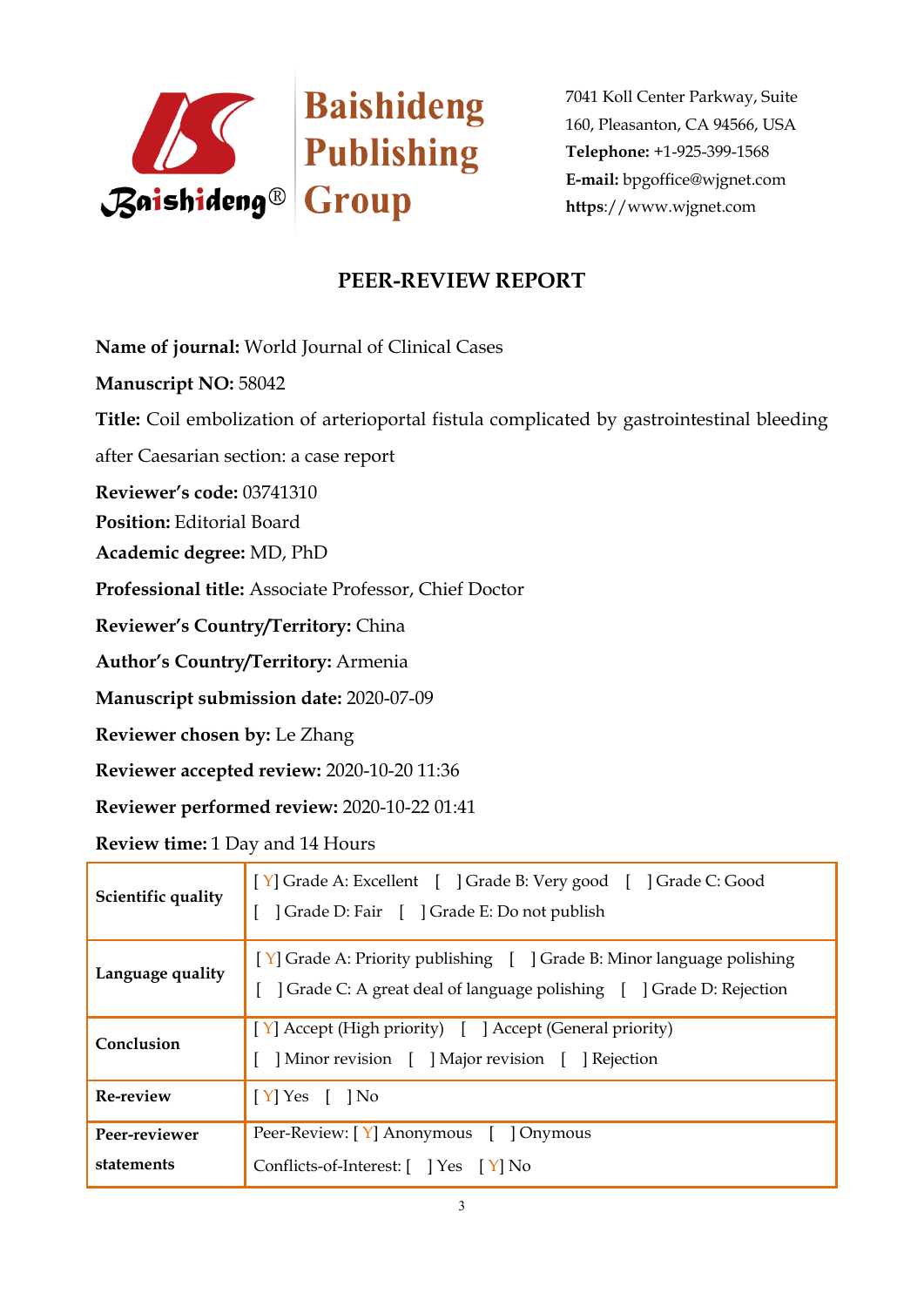

#### **SPECIFIC COMMENTS TO AUTHORS**

In this report, Dr Suren et al presented an interesting, important and rare case of intrahepatic arterioportal fistula. The patient was successfully treated with a very good outcome. The manuscript was well written and organized. I would suggest the priority of publication with no further comment. My best wishes to the authors and the people there, hope peace restored shortly.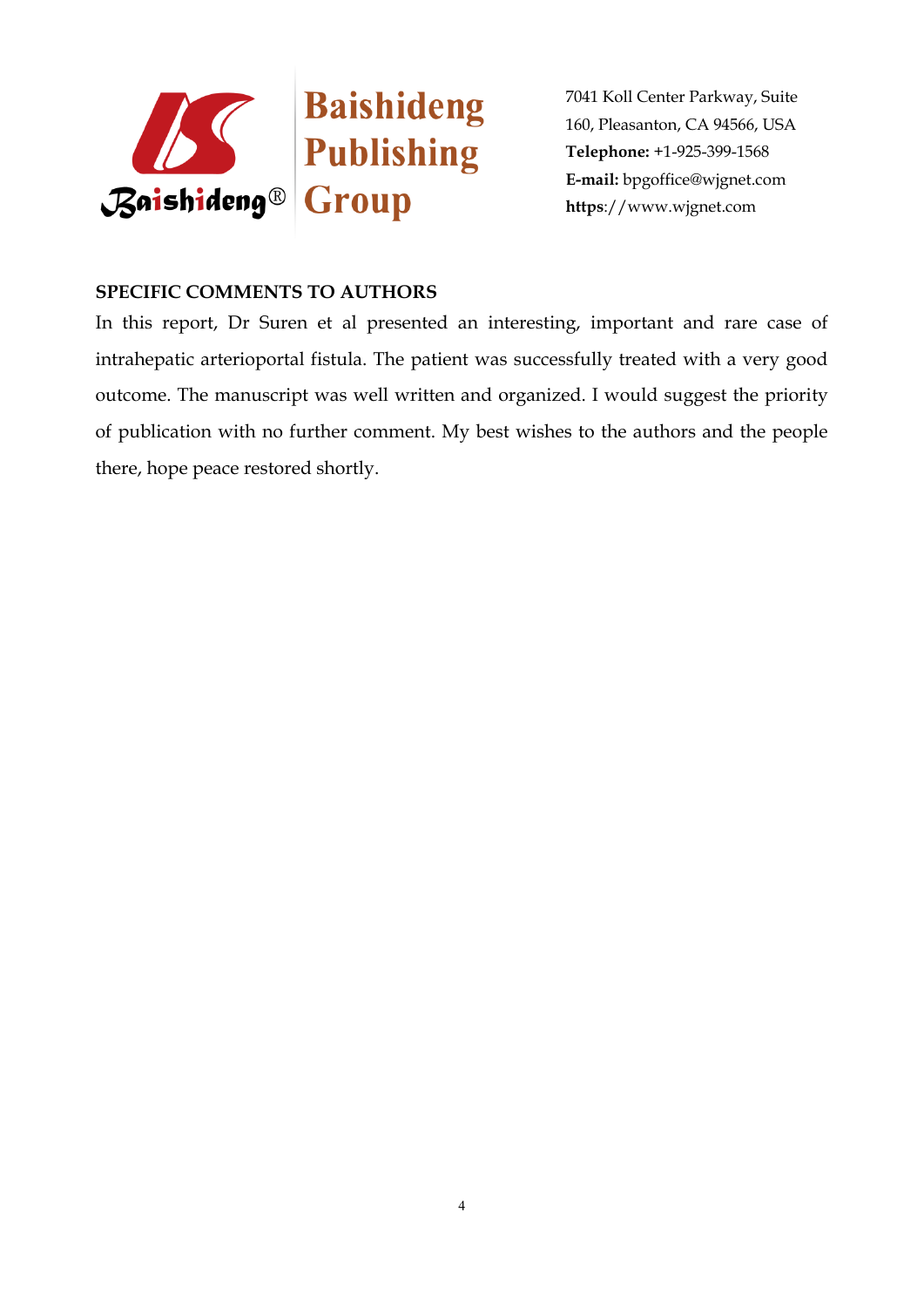

## **RE-REVIEW REPORT OF REVISED MANUSCRIPT**

**Name of journal:** World Journal of Clinical Cases

**Manuscript NO:** 58042

**Title:** Coil embolization of arterioportal fistula complicated by gastrointestinal bleeding

after Caesarian section: a case report

**Reviewer's code:** 03741310

**Position:** Editorial Board

**Academic degree:** MD, PhD

**Professional title:** Associate Professor, Chief Doctor

**Reviewer's Country/Territory:** China

**Author's Country/Territory:** Armenia

**Manuscript submission date:** 2020-07-09

**Reviewer chosen by:** Chen-Chen Gao

**Reviewer accepted review:** 2020-11-27 00:44

**Reviewer performed review:** 2020-11-29 02:16

**Review time:** 2 Days and 1 Hour

| Scientific quality          | Crade A: Excellent [Y] Grade B: Very good [ ] Grade C: Good<br>  Grade D: Fair [ ] Grade E: Do not publish                                     |
|-----------------------------|------------------------------------------------------------------------------------------------------------------------------------------------|
| Language quality            | [Y] Grade A: Priority publishing [ ] Grade B: Minor language polishing<br>] Grade C: A great deal of language polishing [ ] Grade D: Rejection |
| Conclusion                  | [Y] Accept (High priority) [ ] Accept (General priority)<br>Minor revision [ ] Major revision [ ] Rejection                                    |
| Peer-reviewer<br>statements | Peer-Review: [Y] Anonymous [ ] Onymous<br>Conflicts-of-Interest: $[$ $]$ Yes $[$ Y $]$ No                                                      |

### **SPECIFIC COMMENTS TO AUTHORS**